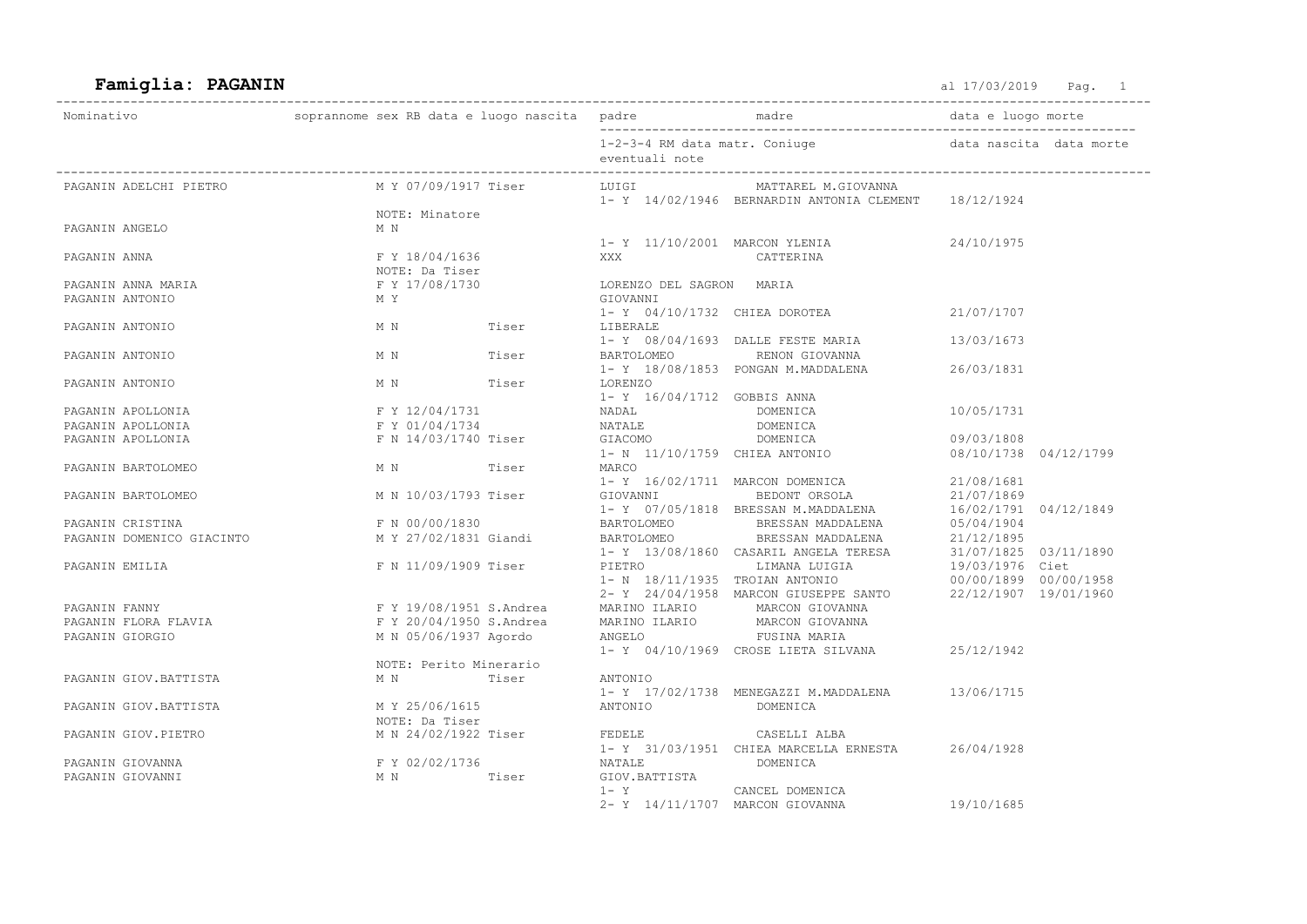Famiglia: PAGANIN al 17/03/2019 Pag. 2

| Nominativo                      |                                               |             |                                 |                                                                                                                   |                                     |  |
|---------------------------------|-----------------------------------------------|-------------|---------------------------------|-------------------------------------------------------------------------------------------------------------------|-------------------------------------|--|
|                                 |                                               |             | eventuali note                  | 1-2-3-4 RM data matr. Coniuge b and data nascita data morte                                                       |                                     |  |
| PAGANIN GIOVANNI                | M N                                           | Ren - Tiser | NATALE                          |                                                                                                                   |                                     |  |
| PAGANIN GIOVANNI                | M N 24/02/1922 Tiser FEDELE CASELLI ALBA      |             |                                 | 1- Y 30/04/1765 BRESSAN M.MADDALENA 18/09/1736                                                                    |                                     |  |
|                                 |                                               |             |                                 | 1- Y 31/03/1951 CHIEA MARCELLA ERNESTA 26/04/1928 23/02/1965                                                      |                                     |  |
|                                 |                                               |             |                                 | 2- Y 09/01/1971 CHIEA CLEMENTINA VITTORIA 05/04/1927                                                              |                                     |  |
|                                 | NOTE: Resid. Sagron                           |             |                                 |                                                                                                                   |                                     |  |
| PAGANIN GIUSEPPE DOMENICO GIACI | M N 27/02/1831 Giandi                         |             |                                 | BARTOLOMEO BRESSAN MADDALENA 21/12/1895 Turbai                                                                    |                                     |  |
| PAGANIN LIBERAL                 | M N Tiser ANTONIO                             |             |                                 | 1- Y 13/08/1860 CASARIL ANGELA TERESA 31/07/1825                                                                  |                                     |  |
|                                 |                                               |             |                                 | 1- Y 20/11/1664 BONDI MARGHERITA                                                                                  | 03/04/1642                          |  |
| PAGANIN LIBERAL ANTONIO         | M Y 03/07/1821                                |             | BARTOLOMEO                      | BRESSAN M.MADDALENA                                                                                               |                                     |  |
| PAGANIN M.DOMENICA              | F N                                           |             |                                 |                                                                                                                   |                                     |  |
|                                 |                                               |             |                                 | 1- Y 01/12/1807 DA ROZZE DOMENICO                                                                                 |                                     |  |
| PAGANIN M.DOMENICA              | F N 28/05/1808 Val dei Molin GIOVANNI         |             |                                 | MATTAREL CATTERINA                                                                                                |                                     |  |
|                                 |                                               |             |                                 | 1- N 27/08/1834 DA ROZZE PASQUALE                                                                                 | 30/10/1808                          |  |
| PAGANIN M.ELISABETTA ANGELA     |                                               |             |                                 | F Y 19/08/1834 Giandi BORTOLO BRESSAN M.DOMENICA                                                                  |                                     |  |
| PAGANIN M.MADDALENA             |                                               |             |                                 |                                                                                                                   | 28/08/1879                          |  |
| PAGANIN M.MADDALENA             |                                               |             |                                 | F Y 05/08/1862 Giandi GIUSEPPE CASARIL ANGELA<br>F N 13/06/1891 PIETRO STALLIVIERE CAT                            |                                     |  |
|                                 |                                               |             |                                 |                                                                                                                   |                                     |  |
| PAGANIN MADDALENA               | F N 08/03/1790                                |             |                                 | F N 13/06/1891 PIETRO STALLIVIERE CALLERATE PRINTING STALL PRINTING CASARIL PIETRO GIOVANNI 02/02/1885 07/09/1973 |                                     |  |
|                                 |                                               |             |                                 | 1- N 29/09/1819 STALLIVIERE BARTOLOMEO 07/11/1780                                                                 |                                     |  |
| PAGANIN MARGHERITA              | F N                                           |             | MARCO                           |                                                                                                                   |                                     |  |
|                                 |                                               |             | $1 - Y$                         | SARTOR NICOLO'                                                                                                    |                                     |  |
|                                 |                                               |             |                                 | 2- Y 14/07/1707 CHECHIN GIOV. ANTONIO                                                                             |                                     |  |
| PAGANIN MARGHERITA              | F N 10/05/1785 Tiser                          |             |                                 | ANTONIO STALLIVIERE ORSOLA 17/06/1877                                                                             |                                     |  |
|                                 |                                               |             |                                 | 1- Y 04/06/1806 BRESSAN GIACOMO ANTONIO 16/10/1783 07/02/1857                                                     |                                     |  |
| PAGANIN MARIA                   | F Y                                           |             | GIOVANNI                        |                                                                                                                   |                                     |  |
|                                 |                                               |             | $1 - Y$                         | AMENEGUZ                                                                                                          | 25/10/1689                          |  |
|                                 |                                               |             |                                 | 2- Y 01/11/1731 CHIEA GIOBATTA                                                                                    | 25/10/1689                          |  |
| PAGANIN MARIA                   | F N Tiser                                     |             | ANTONIO                         |                                                                                                                   |                                     |  |
|                                 |                                               |             |                                 | 1- Y 31/10/1715 MENEGAZZI GREGORIO                                                                                | 27/12/1669 14/03/1723               |  |
| PAGANIN MARIA                   |                                               |             | F Y 02/12/1605 PIERO MADDALENA  |                                                                                                                   |                                     |  |
|                                 | NOTE: Da Tiser                                |             |                                 | F N 18/10/1764 Tiser Liberale SELLE LUCIA                                                                         |                                     |  |
| PAGANIN MARIA                   |                                               |             |                                 | 1- N 31/10/1787 MARCON GIOVANNI                                                                                   | 07/10/1833<br>14/10/1759 19/11/1836 |  |
|                                 |                                               |             | M N 03/12/1915 Tiser GIOVANNI   | CASELLI ALBA                                                                                                      |                                     |  |
| PAGANIN MARINO ILARIO           |                                               |             | 1- Y 21/04/1949 MARCON GIOVANNA |                                                                                                                   | 11/08/1916                          |  |
| PAGANIN N.N. (MASCHIO)          | M Y 10/06/1861 Giandi GIUSEPPE CASARIL ANGELA |             |                                 |                                                                                                                   | 10/06/1861                          |  |
| PAGANIN N.N. (MASCHIO)          |                                               |             |                                 |                                                                                                                   | 10/05/1866                          |  |
| PAGANIN NADAL                   |                                               |             |                                 |                                                                                                                   |                                     |  |
|                                 |                                               |             |                                 | 1- Y 26/04/1730 DELL'OLIVO DOMENICA 03/01/1709                                                                    |                                     |  |
| PAGANIN PASOUA                  | F N 06/01/1803                                |             | GIACOMO                         | REN ANTONIA                                                                                                       | 06/02/1870                          |  |
|                                 |                                               |             |                                 | 1- N 25/06/1836 CHIEA AGOSTINO                                                                                    | 29/03/1786 11/02/1870               |  |